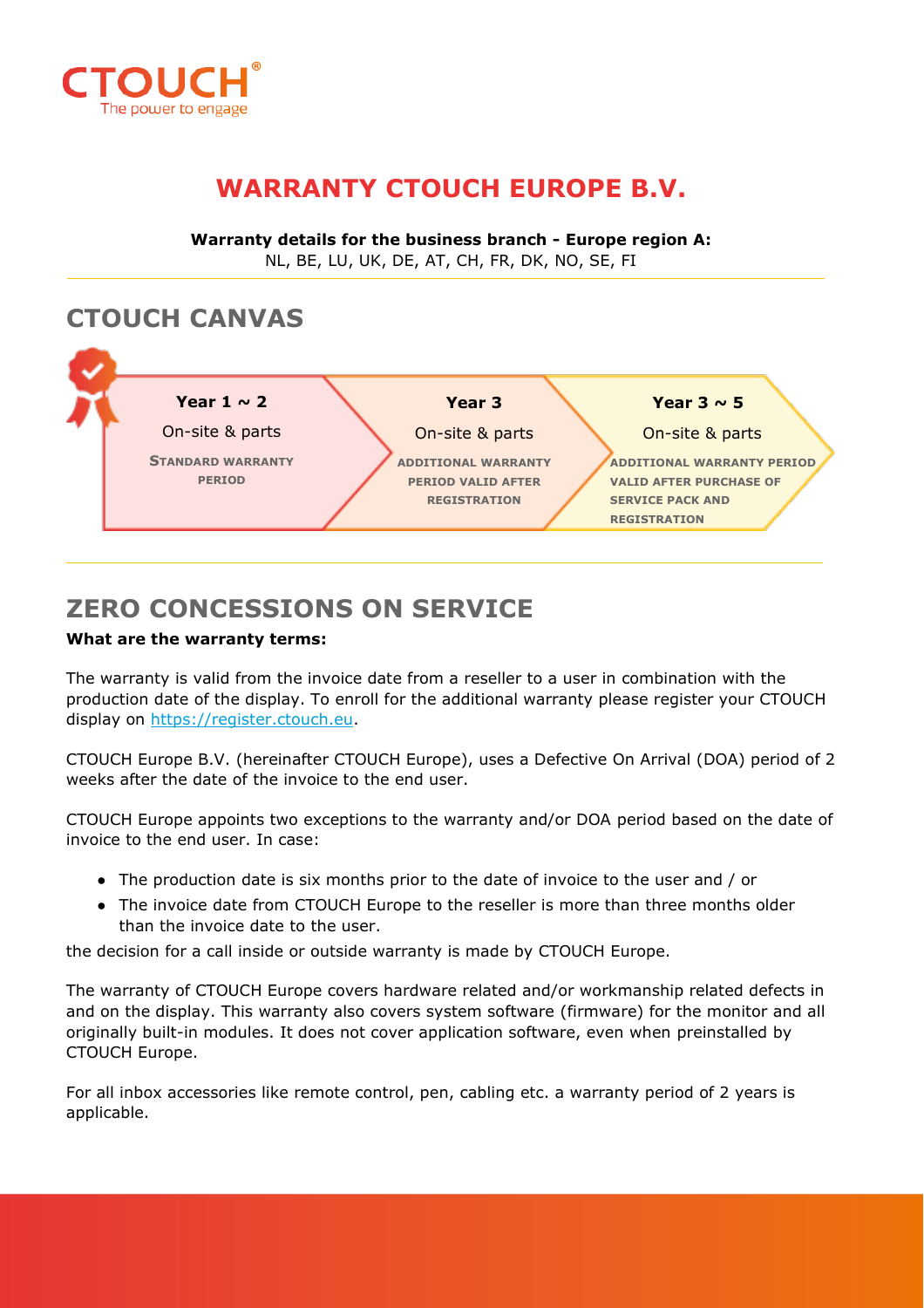

If requested, the original invoice (invoice, docket or receipt) with the purchase date, the name of the reseller and the model (type) and production (serial) number of the display, must be provided.

CTOUCH Europe presents itself liable for repair or, if repair is not possible, replacement of the product under warranty, which is at the discretion of CTOUCH Europe only. CTOUCH Europe uses the network of authorized service centres and thus vouches for professional and prompt service to its customers. All repairs will be carried out on site by appointment. If due to the technical nature of the defect, a repair cannot be carried out on site, a comparable replacement display will be made available. To be able to repair the CTOUCH displays in a responsible manner, the equipment and the site shall be easily accessible.

The warranty is not valid in the following cases:

- If the defect (in any way) is caused by misuse, use i an environment that is not in accordance with what is prescribed for the product, neglect, forgery, improper adjustment or modifications to the product;
- On one of the mentioned documents something has been altered, deleted, removed or made illegible;
- The defect is caused by external factors such as natural disasters, fire and soot damage, dust, induction and lightning damage and animals;
- If modifications and / or repairs to the product carried out by persons / companies that are not authorized by CTOUCH Europe;
- If the maintenance instructions indicated in the user manual have not been followed;
- In case of repairs caused by incorrect and/or improper installation in the operating environment;
- In case the product is used in a dusty environment;
- In the event that the serial number of the product is damaged or removed;
- In case of malfunction and/or damage caused by additional equipment that is used with the product or in connection therewith, and are not supplied or recommended by CTOUCH Europe;
- To consumable parts, such as batteries or protective coatings that are designed to diminish over time, unless failure has occurred due to a defect in materials or workmanship;
- Cosmetic damage, including but not limited to scratches, dents and broken plastic on ports unless failure has occurred due to a defect in materials or workmanship;
- Damage caused by use with a third-party component or product that does not meet the CTOUCH Product's specifications
- Whenever CTOUCH receives information from relevant public authorities that the product has been stolen.

In all cases covered by the above, CTOUCH Europe will treat each case individually and decide accordingly.

The process for service calls on out of warranty displays is equal to that for calls covered by the guarantee scheme. The costs of transport, repair and parts are charged to the customer.